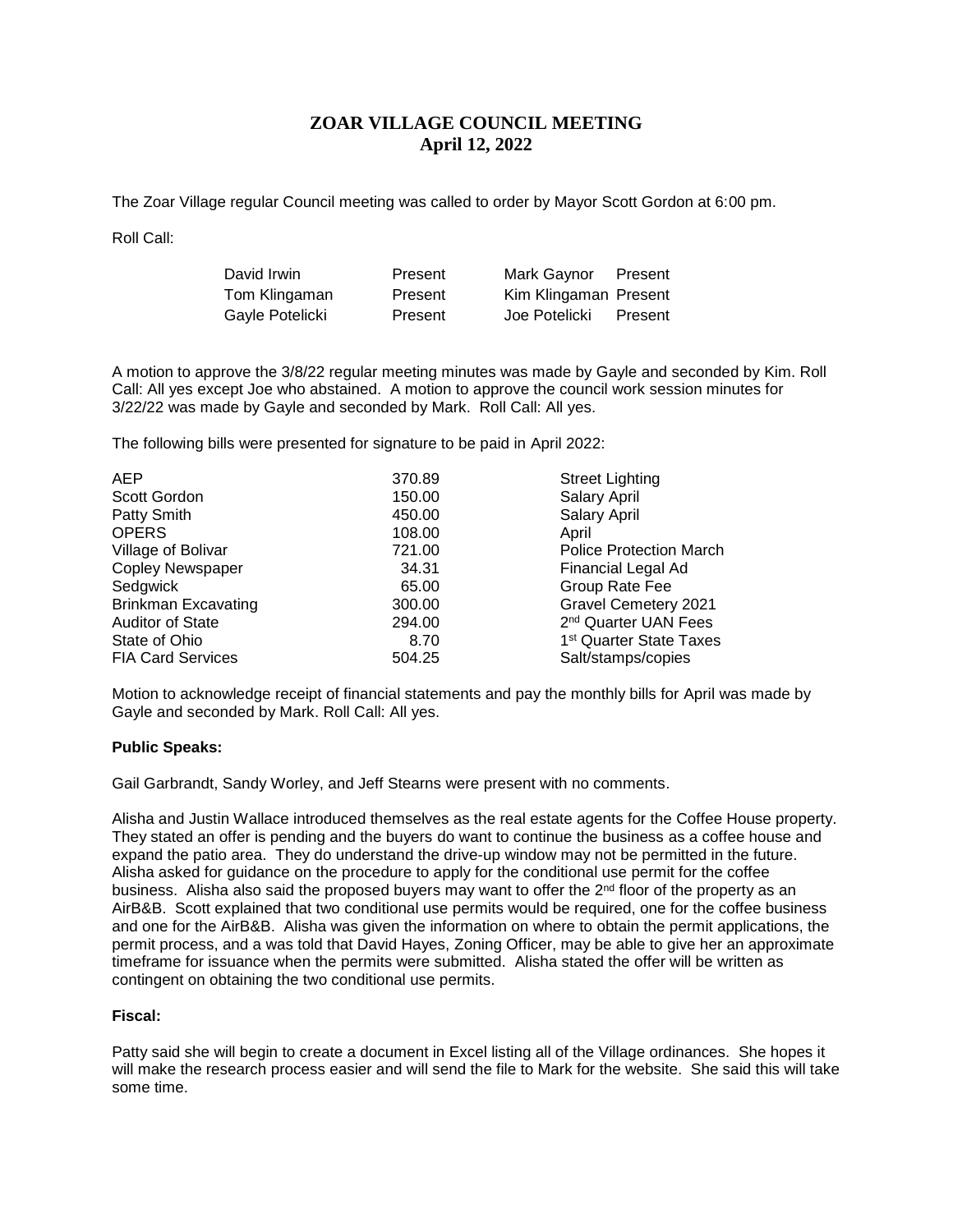### **Street Committee:**

David presented a spreadsheet detailing the bids he has received so far for the catch basin repairs/replacements. They are:

Post Office \$2,180 Park & Welty alley \$2,140 East 3rd & Main Street \$5,730 Michael Lane 2 catch basins \$8,860

The quote for the catch basin at 5<sup>th</sup> and Park has not been received. All of these bids were provided by Brinkman Excavating. David has walked through with another contractor, Riddle Excavating, and will receive additional bids from him.

Patty said with the quotes received, this will likely use all of the ARPA money. She asked if this is the intent of council. Council discussed and Gayle stated the work needs to be done and this is an allowable and good use for the funds. The catch basin on  $3<sup>rd</sup>$  and Main will be supported with state highway funds.

David briefed council on the accident that destroyed 3 of the trees along SR212 across from his house. He has obtained the police report and will pursue to see if the driver has insurance that can pay for the loss to the Village. The police report states the driver did have insurance. Scott said the destruction of those 3 trees is approximately \$1000.

David requested the following funding:

#### \$400 for flags and flag hardware

\$980 for gravel for Park Alley at 212, Alley between East 2<sup>nd</sup> & 3<sup>rd</sup>, and the alley behind Donnie's \$400 to replace the swing seats, kiddie seat, and possible chains for the playground swing—this was recommended when PEP did a safety walk through of the Village.

\$300 for signs that are missing on 2<sup>nd</sup> street. David and Scott assume the entire pole was clipped off and do not know where the signs and pole are. David will talk with ODOT to replace the pole and corporation limit sign. The Village is responsible for the speed limit and weight limit signs.

\$800 for signs needing replaced around the Village. This was approved last year.

A motion to allow for a not to exceed of \$2,900 for the above items was made by Gayle and seconded by Mark. Roll Call: All yes.

David provided council with a spreadsheet detailing the bids he obtained for the possible purchase of a new Village truck fully equipped. The truck selected will be a 2023 Chevrolet 3500. It is his intent to submit a grant proposal to the Reeves Foundation which is due on May 25, 2022. He explained the Village share on the spreadsheet would be partially or possibly all supported from the sale of the current truck. Patty explained deals.gov saying it is a good site to obtain competitive bids on the sale of municipal items. Doug said an ordinance would have to be done to dispose of the truck. David said if the grant is secured, the truck will not arrive until September or later.

A motion to support the submittal of the Reeves grant for a new Village truck was made by Joe and seconded by Mark. Roll Call: All yes.

David updated council on the progress of the paving bids stating this will be the biggest year ever for the Village with paving. OHC will also be providing a total of \$7,600 for this year's paving. He will begin measuring for the risers that will be needed which he anticipates will cost between \$125 and \$150 each. The Village will need a total of 8.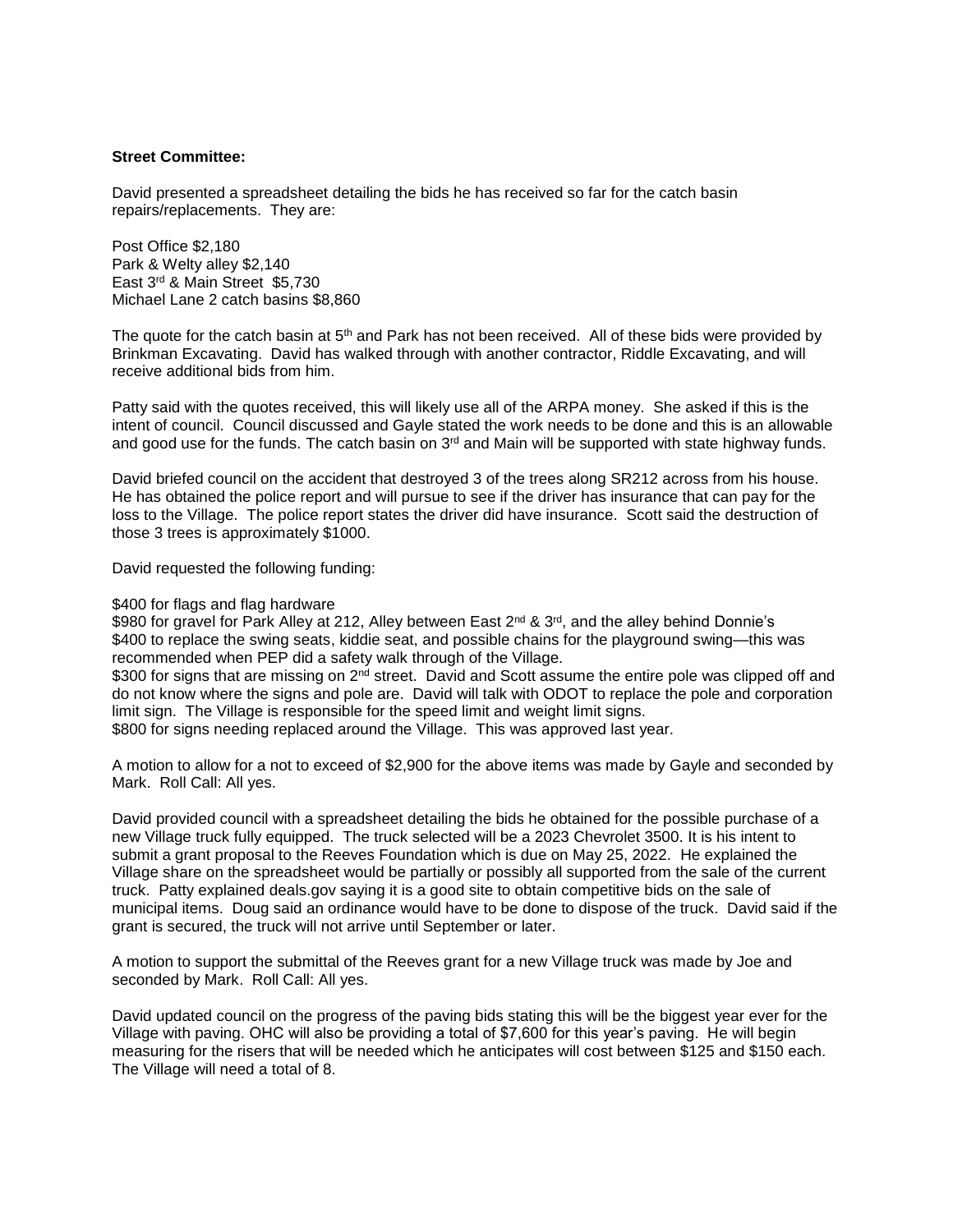## **Safety Committee:**

Tom stated PEP was in for a walk through of the Village preparing for the insurance renewal. They suggested the Village repair/replace the swing seats at the schoolhouse. David is working on this. The fire extinguisher also needed to be re-certified/inspected. David had this done. PEP would like to see the camera's at the Town Hall either repaired or removed. The camera's currently do not work. Scott said their primary concern with the inoperable camera's is that it could give someone a false sense of security if they thought the camera's were operational. ZCA will address the camera issue. The Village has 60 days to respond with corrections to PEP.

Tom presented council with pictures of possible zoning or nuisance violations at the Silk house. He said the Village has sent letters to the owners of the property in the past. Simple repairs that do not last was all that was done. Tom would like to issue violation with fines to see if this would prompt the owner to make lasting repairs. Scott agreed that the Village is beyond just sending letters and a new course of action is needed. Scott said this is not the only property in the Village with violations. He said the only enforcement he has seen that has worked is if the Village were to adopt the Universal Building Code. Scott feels this would give the Village the strength to enforce and remedy these problems. Tom asked Doug for guidance on what could be done. Doug said he will need to review the Zoning Code and see what procedures are defined. Doug stated that it will be necessary to determine if the violation is a nuisance or zoning violation. He further stated if the owner does not comply with the repairs, the issue will end up in a courtroom. Tom will draft specific current violations of the current zoning ordinance. Scott and David Hayes will work with Tom and submit to Doug for review. Doug stated that if the Village adopts a building code, violation are then enforceable.

Jeff Stearns stated the Bolivar Police Department staffing is down one officer as Alex Thomas resigned. He said they have stepped up presence on  $2<sup>nd</sup>$  street and issued some citations and tickets. Jeff said the speed of most vehicles entering the Village on  $2<sup>nd</sup>$  street is between 43mph or less. He believes the police presence is slowing the vehicles down and will continue to monitor.

David went to the County 911 Center to obtain information about the reverse 911 system and emergency sirens. He said the current system links only to land lines. If a resident only has a cell phone, they will need to register with the system to get notifications. David will place brochures at the post office for anyone who wants to know the process.

## **Planning Commission and Historic Preservation Commission:**

Scott handed out the revision of the Zoning Ordinance (2022-6) for council to review. Scott highlighted the changes of the Zoning Inspector that will now be the named the Zoning Officer and will be given additional status in a new more officially recognized position with authority. He also said a flowchart is added for better clarification of permit process. This will allow the Zoning Officer to better recognize when a permit application is complete and either issue a permit or forward the request on to the Planning Commission or Historic Preservation Commission. This revision ordinance will have a first reading tonight.

Scott said there are some changes on the Planning Commission and Historic Preservation Commission. Mark Gaynor will move from the Planning Commission to be chair of the Historic Preservation Commission. Gayle Potelicki will become the Planning Commission chair. David Hayes will not be a member of either the Planning Commission or the Historic Preservation Commission so that he can remain impartial as the Zoning Officer.

There is a need for one person for the Planning Commission and one person for the Historic Preservation Commission. Scott ask that Barb state in her article that anyone interested in serving on either the Planning Commission or the Historic Preservation Commission to please submit a letter of interest to the Mayor at PO Box 544, Zoar Ohio 44697 or send to [village.zoar@gmail.com.](mailto:village.zoar@gmail.com)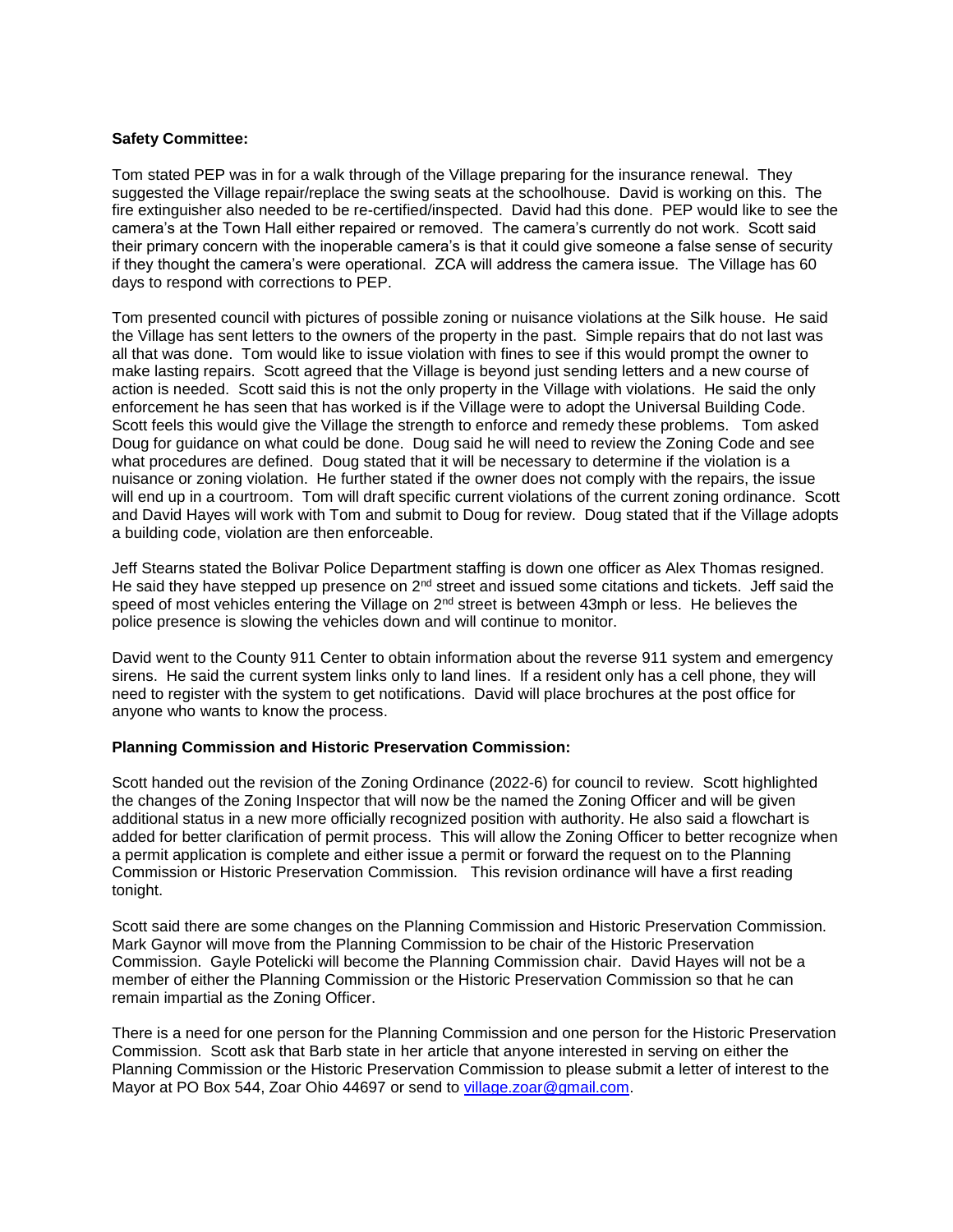Scott requested a motion to appoint Mark Gaynor to chair the Historic Preservation Commission. A motion was made by Gayle and seconded by David. Roll Call: All yes.

A motion is not needed for Gayle to assume the chair position on the Planning Commission as she is a member.

Scott said the requirement for the Mayor to be on the Planning Commission is set by the ORC. There is no requirement for the Mayor to be on the Historic Preservation Commission.

### **Cemetery Board:**

None.

### **Solicitor Report:**

Doug said he felt the hearing today went well and expects a favorable outcome for the Village.

Doug reviewed some of zoning ordinance as requested at the March meeting. He will submit his comments to Scott.

### **Mayor's Notes:**

Council discussed Ordinance 2022-5 hiring Eric Jones, Jones Elite Excavating to open/close graves in the Zoar Cemetery. Mr. Jones signed the ordinance/contract but stated he will need a 3 day notice to provide the services. Mr. Jones expressed concern that if his equipment was out of town, he may not be able to re-locate the equipment easily. Scott suggested that he may be able to rent the track hoe at the Zoar Market if this situation arises and Mr. Jones thought this could be a solution. Scott, Mark, and David will work to see if an alternate could be secured if needed.

Scott requested a motion to allow Doug to draft an ordinance that will define the status of Village roadways, and define the Village responsibility and the resident responsibility concerning the roadways. This is the recommendation from the council work session held on March 22, 2022. David made the motion and it was seconded by Mark. Roll Call: All yes.

Scott presented council with a detailed map of the trail connection. He explained the process and current obstacles with solutions the engineers have determined. Joe stated the USACE project may affect the alignment of this trail. Scott said a USACE representative has walked the alignment and with the team of engineers and voiced his concerns about the project. The project also has a planning installation of up to 10 new parking spaces near the levee. David ask who will maintain the new trail and Scott responded that he believes it will be County Parks and Recreation. Scott requested a motion to allow for the appropriated amount of \$3,200 for Zoar's share in the cost for the detailed engineering study. Gayle wanted to know how much ZCA would contribute but the amount is not yet known. Scott reminded council that Zoar is the biggest beneficiary in the project and the chief sponsor. A motion to allow \$3,200 to support the cost of the trail design was made by Gayle and seconded by Mark. Roll Call: All yes.

Scott would like to create a Parks and Recreation Committee in the Village. He asked Kim to take the lead on this and she accepted. The Committee will organize activities for the 15 kids currently living in the Village. Scott said the idea is to organize some educational and fun activities for the kids. Some suggestions were to have the kids plant milk weed to create a butterfly garden in the Zoar garden and organize the trick or treat event. Marilyn Gordon is also wanting to help.

Scott talked with the map office who suggested the Village work out an agreement with the county engineer to maintain the problems on Dover/Zoar road at SR 212 and the levee rather than taking action